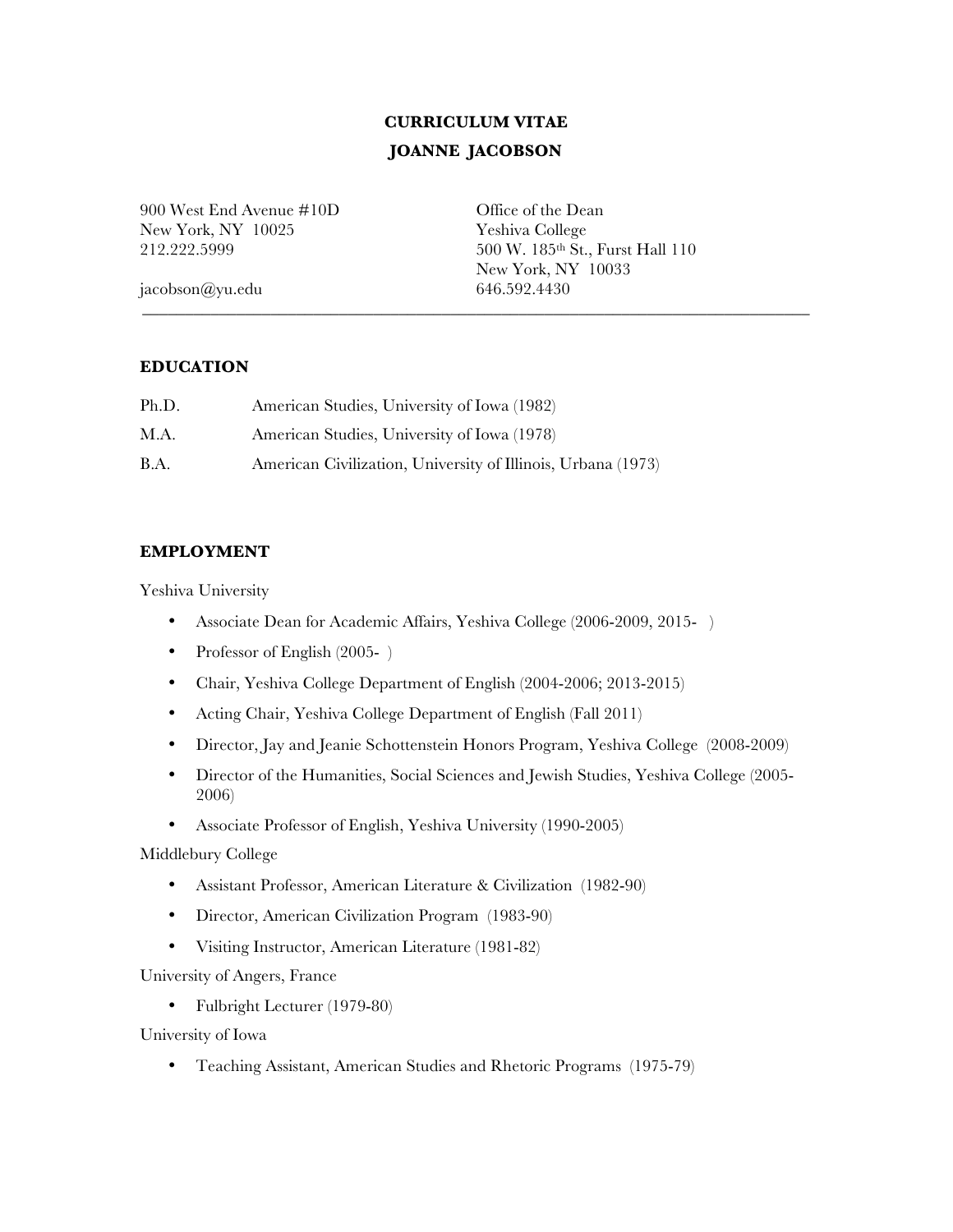#### **HONORS, GRANTS AND AWARDS**

- Residency Fellowships, Ragdale Foundation, Lake Forest, Illinois (June 2012; December 2009; October 2006; August-September 2003; July-August 2001; September 1999; July 1998)
- Residency Fellowships, Virginia Center for the Creative Arts, Amherst, VA (October 2011 [declined]; October 2009)
- Residency Fellowship, Anderson Center for Interdisciplinary Studies, Red Wing, MN (October 2010)
- National Endowment for the Humanities Planning Grant for *Grass/Roots: American Jews in Suburbia* [title subsequently changed to *Rearview Mirror: American Suburbs/ American Jews 1945-1970],* March 2008 (co-curator, planned exhibition, Yeshiva University Museum)

Yeshiva University Summer Faculty Fellowship (2001)

Fulbright Lectureship, Tel Aviv University (for 1989-90; declined)

American Council of Learned Societies Fellowship (1986-87)

National Endowment for the Humanities Summer Stipend (1985)

American Council of Learned Societies Travel Grant (1985)

Ada Louise Ballard Dissertation Fellowship, University of Iowa (1980-81)

Fulbright Lectureship, University of Angers, France (1979-80)

#### **PUBLICATIONS**

#### **BOOKS**

- *Hunger Artist: A Suburban Childhood* (Bottom Dog Press, Firelands College/Bowling Green State University, 2007): evokes the unraveling of one middle-class Jewish family's hopes of starting fresh on post-World War II suburban ground. (selections to be reprinted in *The Suburbs Reader,* ed. Becky Nicolaides and Andrew Wiese, 2d ed., forthcoming, Routledge)
- *Authority and Alliance in the Letters of Henry Adams* (University of Wisconsin Press, 1992): uses the example of Adams's correspondence to argue that cultural conflict in the late nineteenthcentury U.S. heightened a set of rhetorical priorities—largely concerned with authority and alliance, control and parity, collaboration and resistance—which the form was ideally positioned to serve.

#### **MEMOIR ESSAYS**

- "Written in Blood," forthcoming, *Southwest Review* (semi-finalist, *Missouri Review* essay contest 2014, finalist, *Creative Nonfiction* essay prize 2015).
- If My Disease Were an Animal, What Would It Be?" forthcoming, *Gulf Coast* (Honorable Mention, *Gulf Coast* essay contest, judged by Maggie Nelson.

"Mirror Writing," forthcoming, *Tampa Review.*

"In the Year of Masking Tape," *Florida Review,* 2015, pp. 235-238.

"Air Hunger," *Hospital Drive: The Literature and Humanities Journal of the UVA School of Medicine,*  Summer 2013 (http:// news.med.virginia.edu.hospitaldrive/.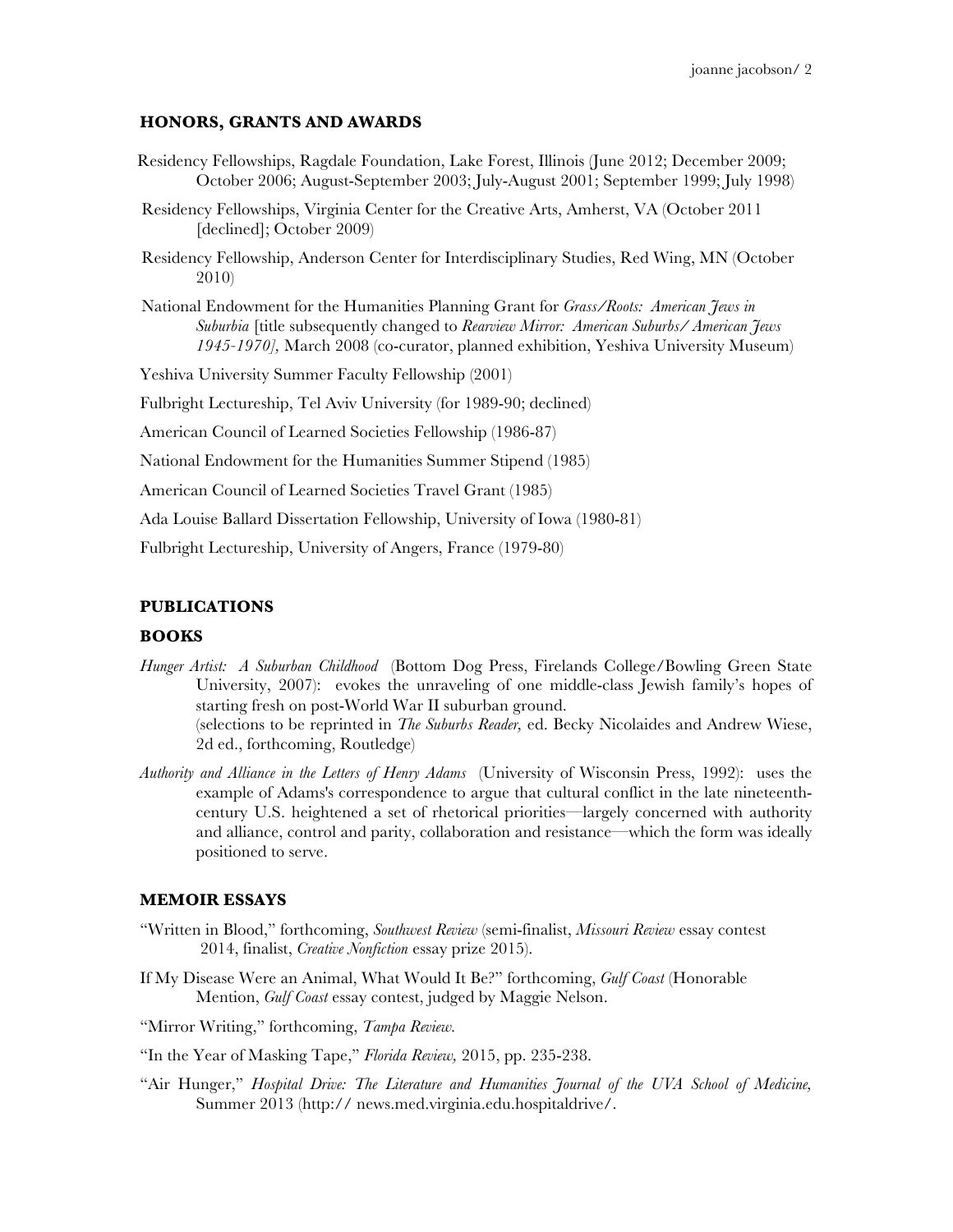"Dead Reckoning," *Seneca Review,* Spring 2013, pp. 60-62.

- "My Mother, Gardening," *New England Review,* Summer 2013, pp. 38-42.
- "The Brain Has Its Secrets," *The Ilanot Review,* Winter 2013 (http://ilanot.wordpress.com)*.*
- "Doctor Daddy," *Shadowbox—A Showcase of Contemporary Nonfiction,* Winter/Spring 2012 (http://shadowboxmagazine.org).
- "Counting in Seders," *Lilith,* Winter 2011-2012, p. 31.
- "Goodbye and Goodbye," *Great River Review,* Fall/Winter 2011, pp. 42-46.
- "Life Signs," *South Loop Review,* Fall 2011, p. 36.
- "Economy," *Atrium: The Report of the Northwestern Medical Humanities & Bioethics Program,* Spring 2011, p. 6.
- "Every Last Breath," *Fourth Genre,* Spring 2011, pp. 117-118.
- "Cheeseburger," *Alimentum,* Summer 2007, pp. 47-48.
- "My Father's Gardens," *Heartlands,* Fall 2006, pp. 48-49.
- "Hunger Artist," *American Literary Review,* Spring 2003, pp. 57-68*.*
- "American Children," *BOMB,* Summer 2001, pp. 94-98.
- "My Father, Reading," *New England Review,* Fall 1998, pp. 34-42 (cited among the notable essays of the year in *Best American Essays 1999)*.
- "After the Miracle," *JAMA (Journal of the American Medical Association),* 25 March 1998, p. 906.

#### **CRITICAL ESSAYS**

- "My Mother, My Story," forthcoming, *Journal of Medical Humanities.*
- "Mr. Secrets: Henry Adams and the Breakdown of the Exemplary Tradition in American Autobiography," in *Henry Adams and the Need to Know,* ed. William Merrill Decker and Earl N. Harbert (Massachusetts Historical Society/University Press of Virginia, 2005), pp. 206-21.
- "Conscience on the Line: Plato's *Crito* and King's 'Letter from a Birmingham Jail,'" in *Universality and History: Foundations of Core,* ed. J. Scott Lee and Robert E. Wright (University Press of America, 2002), pp. 141-44.
- "Reading Jewish Identity: Biblical Story and its Limits," *Sh'ma,* 12 April 1996, pp. 4-5.
- "Critical Revisionism and the Return to Agency," *Massachusetts Review,* Winter 1993-94, pp. 521- 32.
- "Resistance and Subversion in the Letters of Alice James," *Biography,* Fall 1991, pp. 366-78.
- "The Idea of the Midwest," *Revue Fran*ç*aise d'Études Américaines,* April-July 1991, pp. 233-45.
- "Time and Vision in Wright Morris's Photographs of Nebraska," *Great Plains Quarterly,* Winter 1987, pp. 3-21.
- "The Quotidian in Twentieth-Century Fiction by Midwestern Women," *Revue Française d'Études Américaines,* November 1986, pp. 481-90.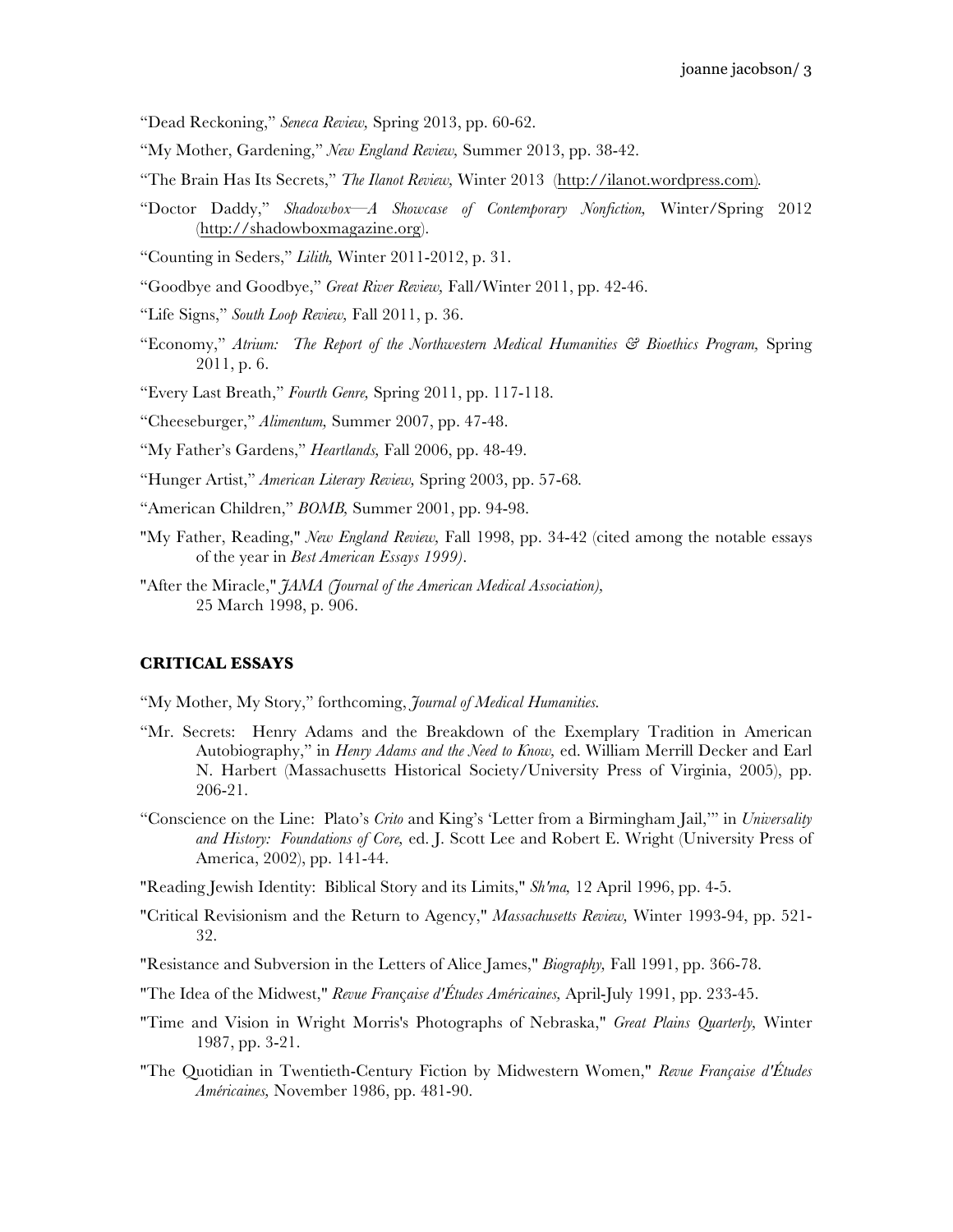"'The Chain That Binds Us': Thomas Cole's Letters as Mediators," *Hudson Valley Regional Review,*  September 1986, pp. 20-39.

#### **WORK IN PROGRESS**

- *Extraordinary Time:* creative nonfiction project exploring chronic illness's disruptions of time, personal identity, and personal narrative.
- *Every Last Breath:* essay cycle following my mother's chronic respiratory illness and the end-of-life issues that it raises.
- *Remembering Eden: Memoirs of Growing Up in Suburbia* (edited volume).

#### **REVIEW ESSAYS**

Nancy K. Miller, *What They Saved: Pieces of a Jewish Past,* in *The Forward,* 30 September 2011, p. 14.

- David Kushner, *Levittown: Two Families, One Tycoon, and the Fight for Civil Rights in America's Legendary Suburb,* in *The Forward,* 24 April 2009, p. 13.
- Alison J. Clarke, *Tupperware: The Promise of Plastic in 1950s America,* in *The Nation,* 27 December 1999, pp. 30-32.
- Michael Lesy, *Dreamland: America at the Turn of the Twentieth Century,* in *The Nation,* 8 December 1997, pp. 32-34.
- Donald T. Critchlow, *Studebaker: The Life and Death of an American Corporation,* in *The Nation,* 3 March 1997, pp. 32-34.
- Geoffrey H. Hartman, *The Longest Shadow: In the Aftermath of the Holocaust,* in *The Nation,* 11 November 1996, pp. 30-32.
- Seymour Martin Lipset and Earl Raab, *Jews and the New American Scene* and Barry Rubin, *Assimilation and its Discontents,* in *New York Newsday* Sunday Books Section, 18 June 1995, pp. 37-38.
- Marianna De Marco Torgovnik, *Crossing Ocean Parkway: Readings by an Italian American Daughter,* in *The Nation,* 6 March 1995, pp. 314-16.
- Pierre Vidal-Naquet, *Assassins of Memory:* Essays on the Denial of the Holocaust, in Michigan Quarterly *Review,* Spring 1994, pp. 392-97.
- James E. Young, *The Texture of Memory: Holocaust Memorials and Meaning,* in *The Nation,* 18 October 1993, pp. 431-32.
- *The Correspondence of Henry James and Henry Adams, 1877-1914,* ed. George Monteiro, in *The Henry James Review,* Spring 1993, pp. 229-31.
- *The Selected Letters of Henry Adams,* ed. Ernest Samuels, in *The Nation,* 15 June 1992, pp. 831-34.
- Ernest Samuels, *Henry Adams,* in *New England Quarterly,* December 1990, pp. 649-52.
- Andrea Fisher, *Let us now Praise Famous Women: Women Photographers for the U.S. Government 1935- 1944* and Susan Ware, *Partner and I: Molly Dewson, Feminism and New Deal Politics,* in *Women's Studies International Forum,* January 1991, pp. 119-20.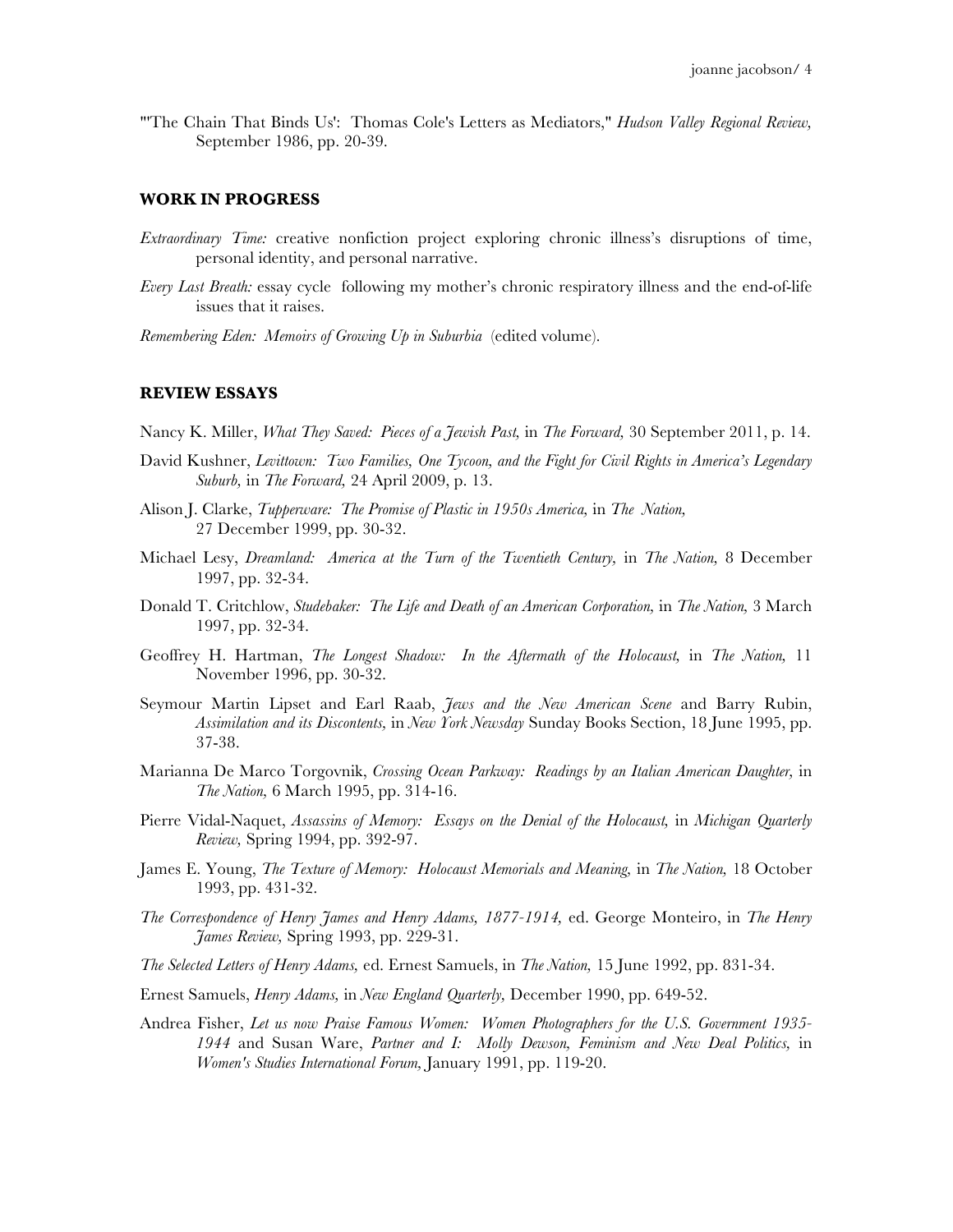- Henry Adams, *Sketches for The North American Review,* ed. Edward Chalfant, in *New England Quarterly,* September 1987, pp. 505-508.
- *Solomon D. Butcher: Photographing the American Dream,* ed. John E. Carter, in *Great Plains Quarterly,*  Winter 1987, pp. 44-45.
- "On Joan Chase, Susan Engberg, and Douglas Unger," *Iowa Review,* Spring-Summer 1986, pp. 193-99.
- *The Best of George Ade,* ed. A.L. Lazarus, in *Indiana Magazine of History,* September 1986, pp. 281-82.
- *The Letters of Henry Adams,* Volumes 1-3, ed. J.C. Levenson, et al., in *Philological Quarterly,* Fall 1984, pp. 533-37.

#### **PRESENTATIONS**

- "What We Talk About When We Talk About Autobiography" (session respondent), Modern Language Association, Austin, TX, January 2016.
- "What I Heard in the Hospital: Healing Space and Narrative Incompleteness, *Health Humanities: The Next Decade,* Denver, CO, 29 April-2 May 2015.
- "Double Vision: The Imaginary of the American Suburb," American Studies Program, Oklahoma State University, Stillwater, OK, April 2015
- "Seeing Double: Henry Adams and the Shifting Narrative of the American Suburb," American Literature Association, Boston, MA, 23-27 May 2013.
- "Memoir in the Academy," Yeshiva University Faculty Book Series in the Humanities panel discussion, Stern College, 18 March 2013.
- "Whose Story IS It? *The Examined Life: Writing, Humaniities, and the Art of Medicine* conference*,*  University of Iowa Carver School of Medicine, Iowa City, IA, April 2012.
- "Remembering Eden: The American Suburb's Sensory Landscape in Memoir" (keynote), *The Sensory Suburb* conference, National University of Ireland-Maynooth, December 2011.
- "Prophecy of Place: A Public Conversation with the Cross-Disciplinary Artist Quintan Anna Wikswo, Yeshiva University Museum/Center for Jewish History, New York, NY, 12 September 2011.
- "Objects in the Mirror: Seeing and Re-Seeing Jews in the Suburbs," *The Diverse Suburb*  conference, Hofstra University, October 2009.

Readings and interviews from *Hunger Artist,* 2007-2010*:* 

- Hofstra University (National Center for Suburban Studies/Jewish Studies Program), Hempstead, New York (March 2010)
- Yeshiva University Museum, New York, NY (April 2009)
- "Two Memories: Growing Up Jewish and Female" (with Ilana Blumberg), Spertus Institute of Jewish Studies, Chicago, IL (December 2008)
- Evanston History Center, Evanston, IL (April 2008)
- Hillel Foundation, University of Illinois, Champaign, IL (April 2008)
- "Beneath the Surface of Jewish Suburbia" (accompanying screening of Doug Block's *51 Birch Street),* Center for Jewish History, New York, NY (April 2008)
- Milt Rosenberg's *Extension 720,* WGN-Radio, Chicago, IL (December 2007)
- White Plains Public Library, White Plains, NY (December 2007)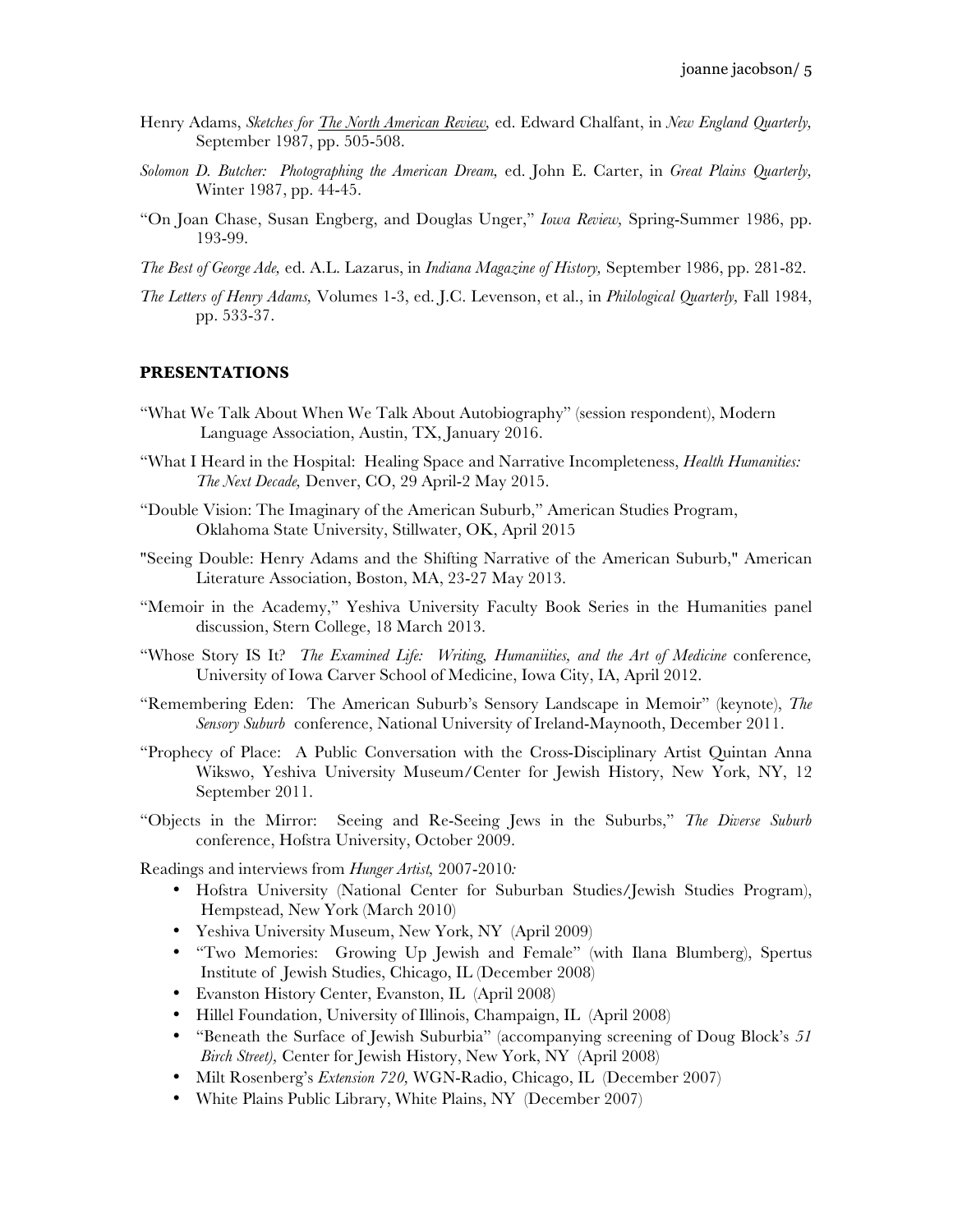- Book Culture bookstore, New York, NY (December 2007)
- Women and Children First bookstore, Chicago, IL (November 2007)
- Firelands College, Huron, OH (October 2007)
- Cleveland Heights Public Library, Cleveland Heights, OH (October 2007)
- Borders bookstore, Beachwood, OH (October 2007)
- *Alimentum* Issue Four reading, HousingWorks, New York City (July 2007)

"Two NEH History Projects," Association for Jewish Studies, Washington, DC, December 2008.

- "Crossing the Culture Line: Jews in Suburbia on *The Goldbergs,"* American Studies Association, Albuquerque, NM, October 2008.
- Co-curator and moderator, "The Legacy of *The Goldbergs,"* symposium at the Center for Jewish History, New York, NY, co-sponsored by Yeshiva College, the American Jewish Historical Society, The Jewish Museum, the Yeshiva University Museum, and the Jewish Women's Archive, 23 April 2006.
- "Geographies of Autobiography" (session comment), American Studies Association, Washington, DC, November 2005.
- "Promised Lands: A Suburban Jewish Childhood in Memoir," Beth Emet the Free Synagogue, Evanston, IL, June 2005.
- "Learning Suburbia: *The Goldbergs," New Visions of Suburban Life* interdisciplinary conference, Hofstra University, March 2005.
- Reading from *Hunger Artist:* Cupcake Women Writers series, New York, NY, October 2004.
- "Hunger Artist': Autobiography & Jewish American Identity," American Literature Association Jewish-American and Holocaust Literature Symposium, Boca Raton, Florida, October 2003.
- *"'*Swans/Suburbs/Late Afternoon': English Department faculty reading from their work," Yeshiva College, April 2003.
- "Writing and Reading Tolerance," Conference on College Composition and Communication, Chicago, March 2002.
- "American Children" (reading), Twentieth-Century Literature conference, Louisville, Kentucky, February 2001.
- "Conscience on the Line: Plato's *Crito* and King's 'Letter from a Birmingham Jail,'" Association for Core Texts and Courses, San Francisco, April 2000.
- "Family Album" (reading), University of Iowa American Studies Program, October 1999.
- Session Chair, American Studies Association-Canadian Association of American Studies, Montreal, October 1999; American Studies Association, Washington, DC, November 1997; "Individualization of the Holocaust," Stern College for Women/Yeshiva University, October 1993; New England American Studies Association, April 1988, May 1991, April 1992.
- "American Secrets: The Receding Exemplary in American Autobiography," French American Studies Association, University of Versailles-St. Quentin, May 1999.
- "The Way I See it," four lectures on American autobiography sponsored by the New York Council for the Humanities, Westchester County public libraries, March-May 1997.
- "American Critics and the Holocaust," Association for Jewish Studies, Boston, December 1995.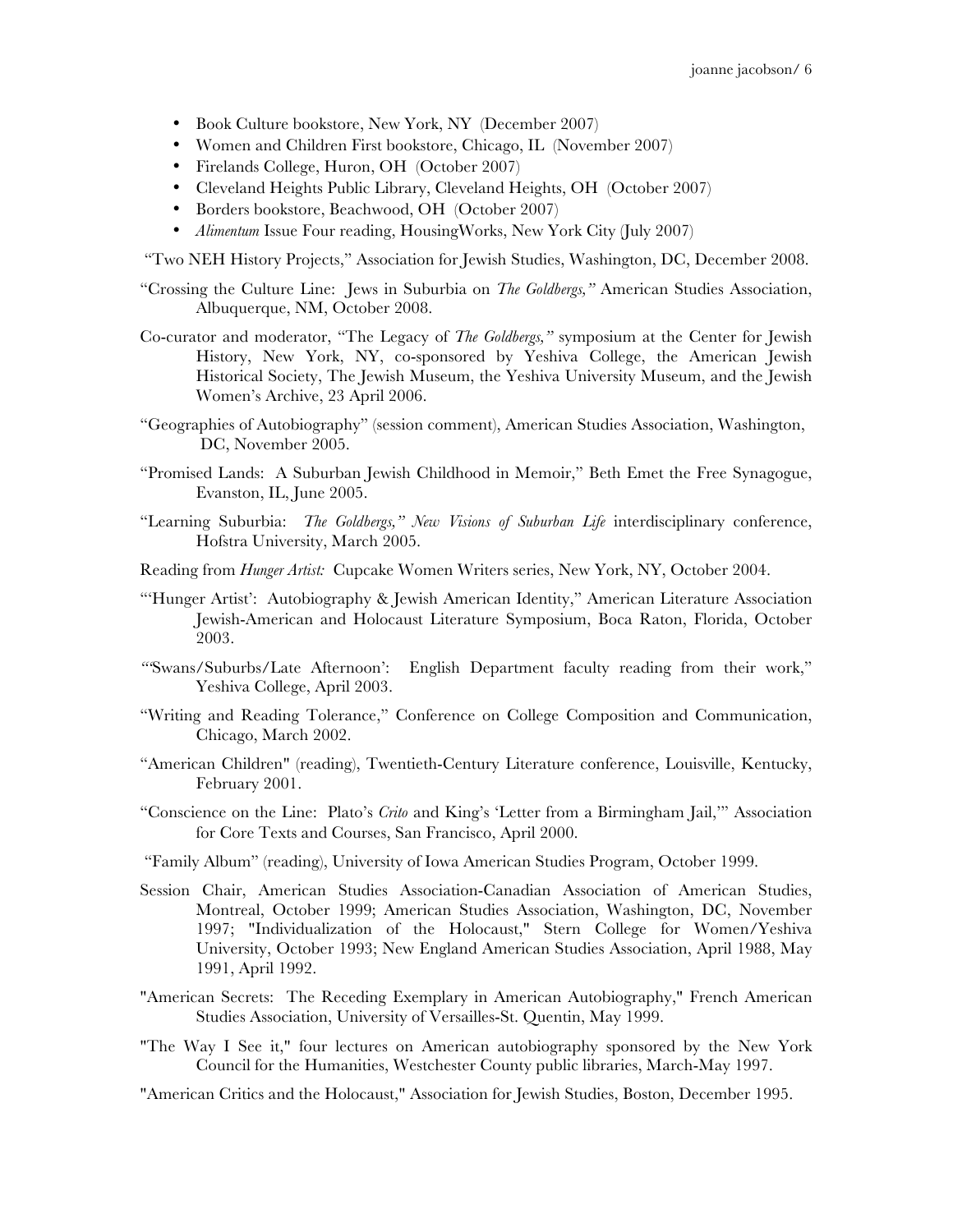- "Story and the Limits of Story, *Ba-Midbar,"* Beth Emet the Free Synagogue, Evanston, IL June 1995.
- Session Comments, "Henry Adams and Women," American Literature Association, Baltimore, May 1995.
- "Henry Adams and the Politics of Late-Nineteenth-Century American Letter Writing," Yeshiva University Faculty Forum, April 1994.
- "The Unfamous," four lectures on autobiography sponsored by the New York Council for the Humanities, New York City, October-December 1993 and March-May 1994.
- "Teaching *The Heath Anthology of American Literature,"* New England American Studies Association, Boston, April 1992.
- "Landscape and Idea: The Constructed Midwest," French American Studies Association, Dourdan, May 1990.
- "Narrative Conflict and Cultural Boundaries in Jane Addams's *Twenty Years at Hull House,"*  American Studies Association/Canadian Association for American Studies, Toronto, November 1989.
- "Privileged Alliances: The Letters of Henry Adams," Modern Language Association, San Francisco, December 1987.
- "Power and Community in Late-Nineteenth-Century American Letter Writing," American Studies Association/Canadian Association for American Studies, New York, November 1987.
- "Community and Power in the Letters of Henry Adams," American and New England Studies Program, Boston University, September 1986.
- "The Remembered Midwest in the Images of Grant Wood and Wright Morris," New England American Studies Association, Boston, May 1986.
- "Landscape and Change in Sarah Orne Jewett's *Country of the Pointed Firs,"* Essex, NY (sponsored by New York Council for the Humanities), February 1986.
- "The Daily in Twentieth-Century Fiction by Midwestern Women," French American Studies Association, Toulouse, April 1985.
- "The Idea of the Midwest," Abernethy Lecture Series, Middlebury College, February 1985.
- "American Regionalist Painting," Centre Régional de Documentation et Pédagogie, Tours, France, June 1983.
- "Images of American Regions," University of Tours, France, May 1983.
- "The Communities of Henry Adams's Letters," Abernethy Lecture Series, Middlebury College, March 1983.
- "The New Man's Self-Assertion and Self-Exposure in Crèvecoeur's *Letters from an American Farmer,"*  Midcontinent American Studies Association, Omaha, NE, April 1981.
- "Letters as a Source for American Culture Studies," American Studies Association, Minneapolis, MN, September 1979.
- "Democratic Responsibility in the Culture Criticism of Andrew Jackson Downing and Walt Whitman," Midcontinent American Studies Association/Ohio-Indiana American Studies Association, New Harmony, IN, April 1979.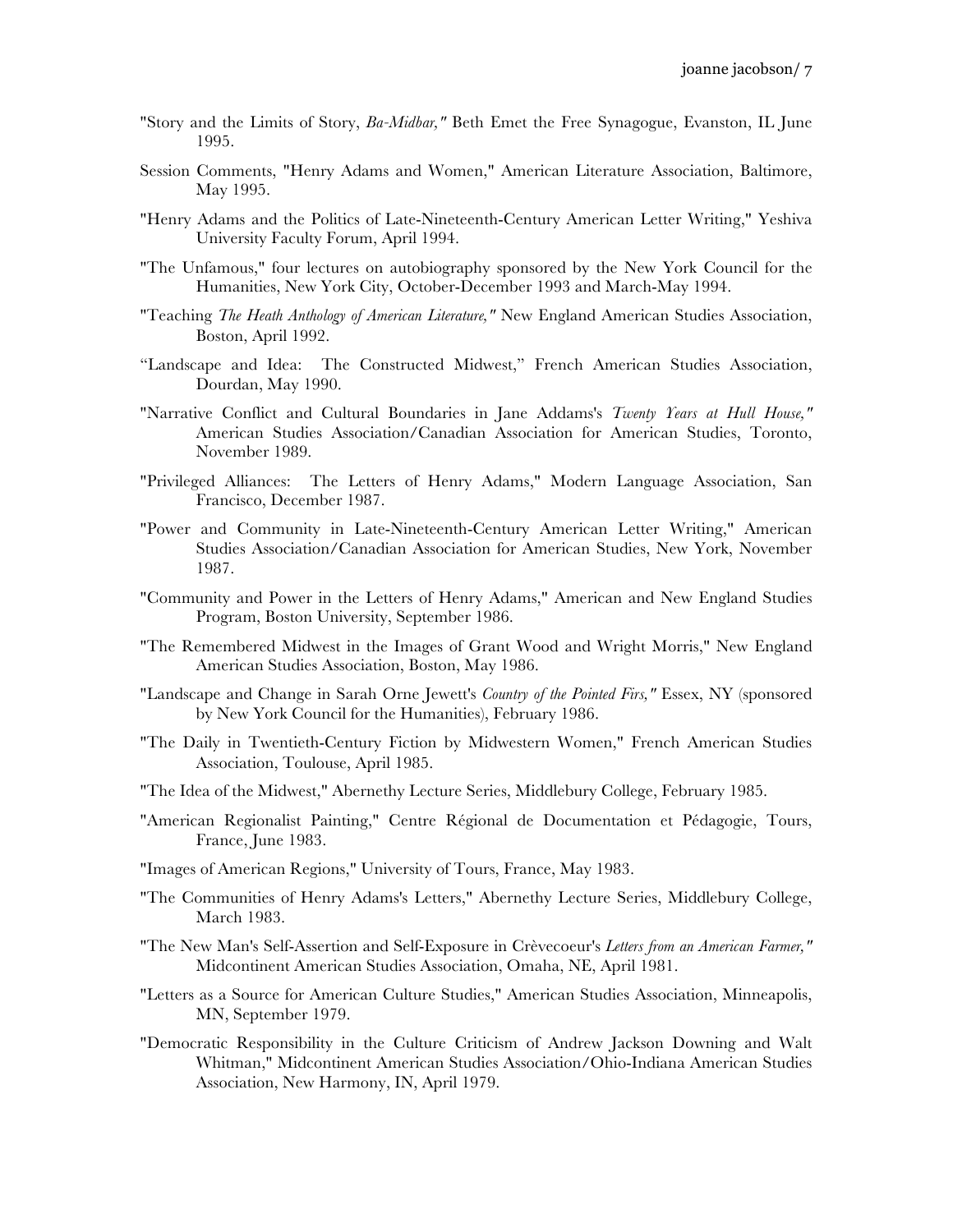#### **TEACHING EXPERIENCE**

Yeshiva University:

*Narratives of Illness and Healing; Border Crossings: American Immigration Literature; American Nonfictions; Reading Suburbia; Encounters with the American Unknown: Early American Literature; Word of the New: American Writing 1865-1940; Writing Creative Nonfiction; Chicago & New York at the Turn of he 20th Century; Literature and Culture of Rural America; Literature and Culture of the American City; American Literature and Culture 1876-1918; American Literature and Culture 1919- 1941; Jewish New York; Modern American Fiction; Contemporary American Literature; American Autobiography; American Jewish Literature; American Literature I and II; Composition I and II*

#### Middlebury College:

AMERICAN LITERATURE: *The American Character in Literature; American Literature 1620- 1830; American Literature 1830-1865; American Literature 1865-1940; Mark Twain and Henry Adams; American Journeys; Fiction by American Women; American Autobiography; Literature of the Midwest; The American Landscape*

AMERICAN CIVILIZATION: *American Culture 1929-1941; The South 1945-1960; Chicago in the 1890s; America 1783-1810; America at the Turn of the Century; Conflicts of Power in the U.S. Since Watergate; The Idea of the Midwest in Twentieth-Century America; American Civilization Research Seminar*

University of Angers, France:

*Major Issues in American Culture; The Feminine Novel in England and America; The American Language; Twain's The Adventures of Huckleberry Finn; Fitzgerald's The Great Gatsby*

University of Iowa:

*American Values (Introduction to American Studies); Rhetoric (freshman writing and speech); Methods in Historical Research and Writing (Iowa Elderhostel Program); The American Landscape—Establishing a Sense of Place; American Journeys; Confidence Games and Social Criticism in America*

#### **ADDITIONAL PROFESSIONAL SERVICE**

Admissions panel member in Nonfiction, Ragdale Foundation (2012)

- Yeshiva University Faculty Council (Chair, Spring 2012; Executive Committee member Spring 2012-Spring 2013)
- Advisory Group member, international Suburban Cultures Interdisciplinary Network (2010- 2013)

Director, Yeshiva College Department of English Writer-in-Residence Program (1999- )

Manuscript Evaluator: Palgrave Macmillan (2012); University of North Carolina Press (1993, 1997, 1998); University of Massachusetts Press (1992); *Great Plains Quarterly* (1992)

Chair, Yeshiva University Distinguished Scholars Program selection committee (1996-2005)

Outside Evaluator, Montclair State University Department of English (2005)

Director, Yeshiva College Book Project (common text program for incoming first-year students), 1996-2003

Director, Yeshiva University Visiting Authors Program (1996-1998)

Photographer: author book jacket photo, Richard McCann, *La Mère des Chagrins,* Editions des Deux Terres (2006); Prisoner Assistance Clinic, University of Iowa Law School (1978, 1979); research intern, Iowa Division of Historic Preservation (1979); planning aide, Iowa Dept. of Transportation (1978)